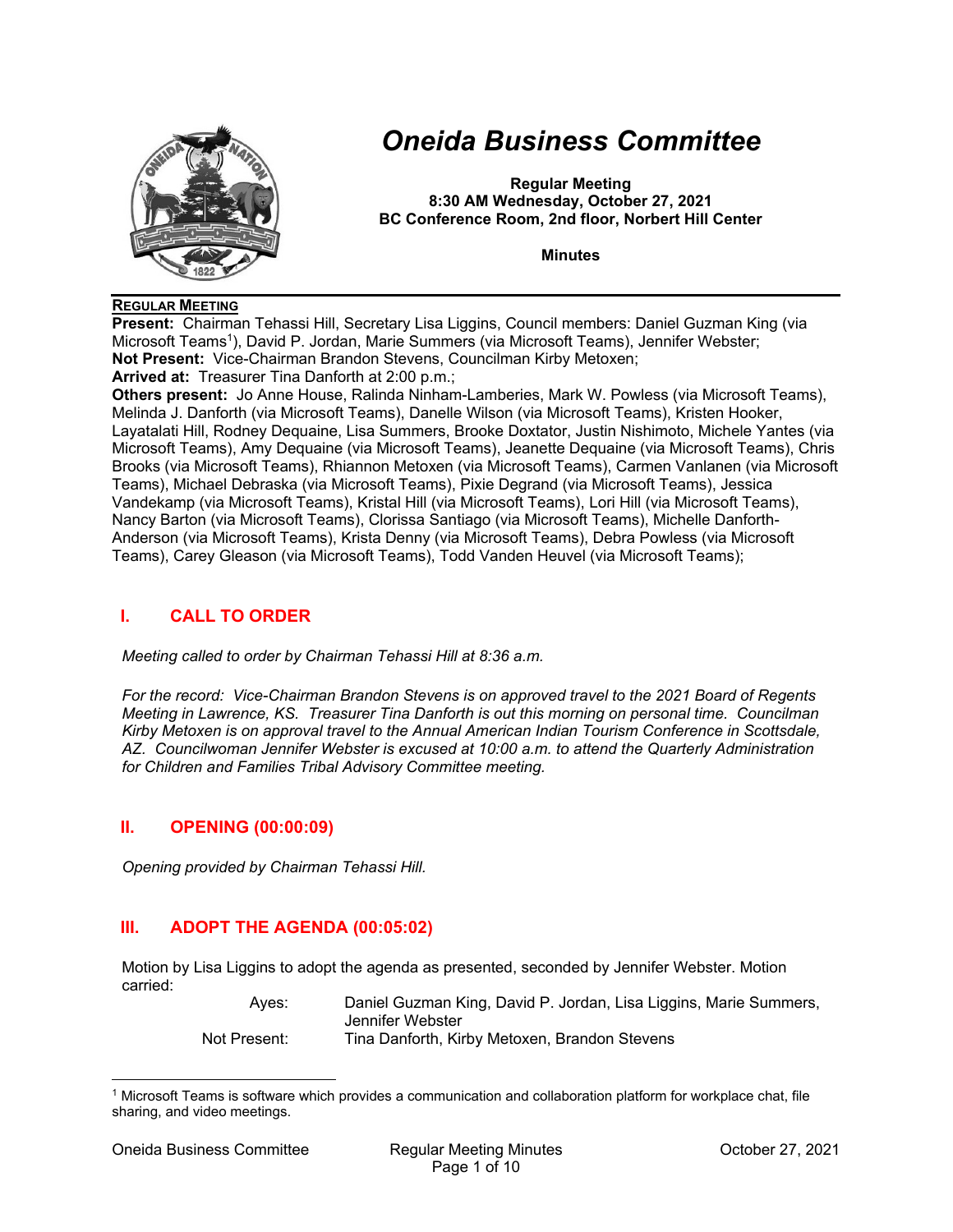## **IV. OATH OF OFFICE (00:07:15)**

*Oath of office for the Family Court Judge - Judiciary administered by Chief Judge of the Trial Court Layatalati Hill. Rodney Dequaine was present.* 

**A. Family Court Judge - Judiciary - Rodney Dequaine**  Sponsor: Lisa Liggins, Secretary

*Oath of office for the Agent administered by Secretary Lisa Liggins. Justin Nishimoto was present.* 

**B. Oneida Golf Enterprise Agent - Justin Nishimoto**  Sponsor: Lisa Liggins, Secretary

# **V. MINUTES**

**A. Approve the October 13, 2021, regular Business Committee meeting minutes (00:10:56)** 

Sponsor: Lisa Liggins, Secretary

Motion by Jennifer Webster to approve the October 13, 2021, regular Business Committee meeting minutes, seconded by Marie Summers. Motion carried:

> Ayes: Daniel Guzman King, David P. Jordan, Lisa Liggins, Marie Summers, Jennifer Webster

Not Present: Tina Danforth, Kirby Metoxen, Brandon Stevens

**B. Approve the October 20, 2021, special Business Committee meeting minutes (00:11:28)** 

Sponsor: Lisa Liggins, Secretary

Motion by David P. Jordan to approve the October 20, 2021, special Business Committee meeting minutes, seconded by Jennifer Webster. Motion carried:

 Ayes: Daniel Guzman King, David P. Jordan, Lisa Liggins, Marie Summers, Jennifer Webster

Not Present: Tina Danforth, Kirby Metoxen, Brandon Stevens

# **VI. RESOLUTIONS**

**A. Adopt resolution entitled Extension of the Emergency Amendments to the Pardon and Forgiveness Law (00:11:57)**  Sponsor: David P. Jordan, Councilman

Motion by Jennifer Webster to adopt resolution 10-27-21-A Extension of the Emergency Amendments to the Pardon and Forgiveness Law, seconded by Lisa Liggins. Motion carried:

 Ayes: Daniel Guzman King, David P. Jordan, Lisa Liggins, Marie Summers, Jennifer Webster

Not Present: Tina Danforth, Kirby Metoxen, Brandon Stevens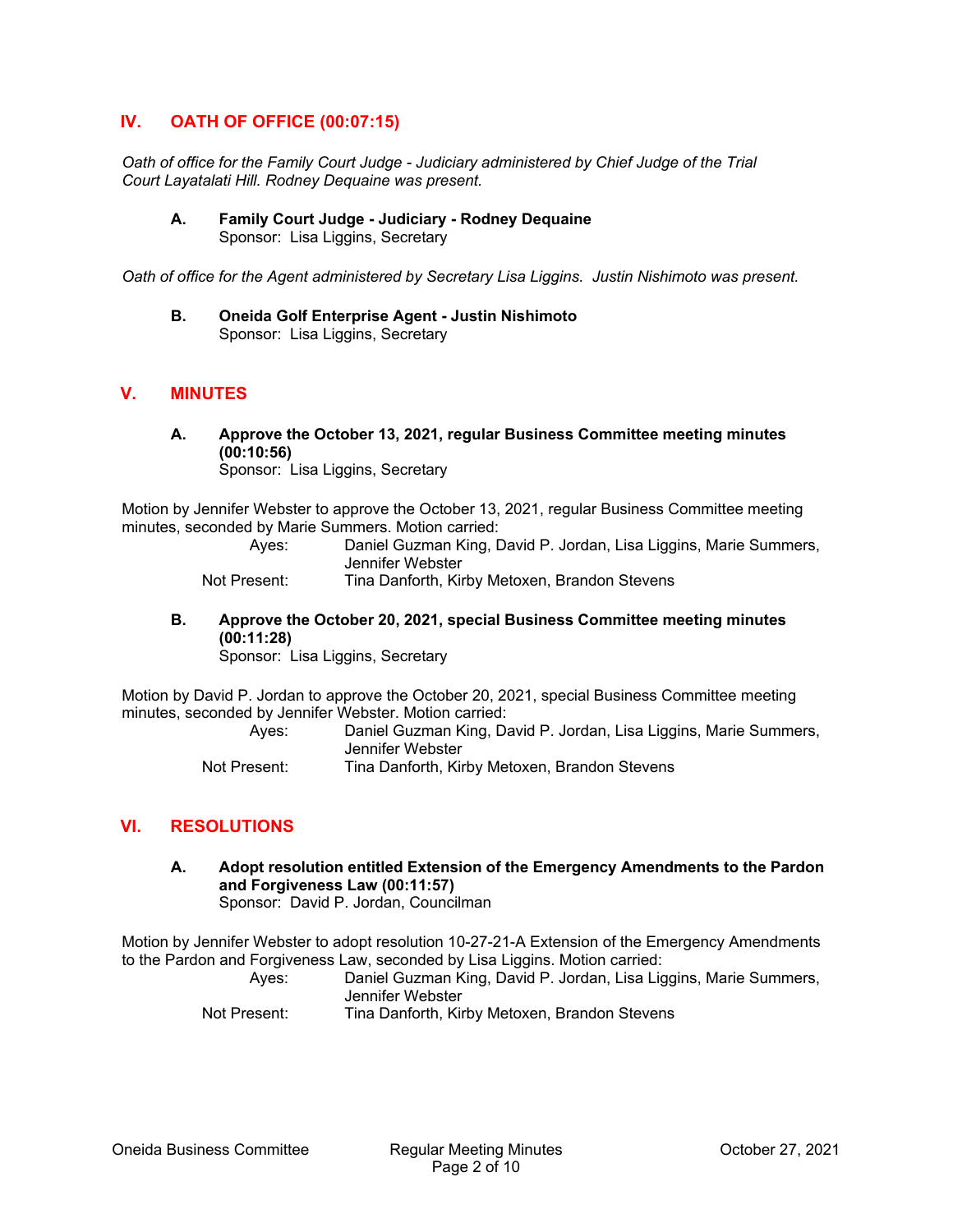**B. Adopt resolution entitled Opposing Enbridge's Construction of Pipelines 3 and 5 (00:17:36)** 

Sponsor: Daniel Guzman King, Councilman

Motion by Jennifer Webster to adopt resolution 10-27-21-B Opposing Enbridge's Construction of Pipelines 3 and 5, seconded by Marie Summers. Motion carried:

 Ayes: Daniel Guzman King, David P. Jordan, Lisa Liggins, Marie Summers, Jennifer Webster Not Present: Tina Danforth, Kirby Metoxen, Brandon Stevens

**C. Adopt resolution entitled Amending Fiscal Year 2022 budget approval timelines provided in BC resolution # 09-22-21-E Continue to Operate Fiscal Year 2022 (00:26:42)**  Sponsor: Lisa Liggins, Secretary

Motion by David P. Jordan to adopt resolution 10-27-21-C Amending Fiscal Year 2022 budget approval timelines provided in BC resolution # 09-22-21-E Continue to Operate Fiscal Year 2022, including the date of December 2021 in line 26, seconded by Marie Summers. Motion carried:

| Aves:        | Daniel Guzman King, David P. Jordan, Marie Summers, Jennifer<br>Webster |
|--------------|-------------------------------------------------------------------------|
| Abstained:   | Lisa Liggins                                                            |
| Not Present: | Tina Danforth, Kirby Metoxen, Brandon Stevens                           |

# **VII. APPOINTMENTS**

**A. Determine next steps regarding five (5) vacancies - Oneida Nation School Board (00:32:33); (02:02:59)**  Sponsor: Lisa Liggins, Secretary

Motion by Lisa Liggins to defer this item until after executive session, seconded by Jennifer Webster. Motion carried:

> Ayes: Daniel Guzman King, David P. Jordan, Lisa Liggins, Marie Summers, Jennifer Webster Not Present: Tina Danforth, Kirby Metoxen, Brandon Stevens

*Item VII.B was addressed next.* 

Motion by Lisa Liggins to accept the selected applicant and appoint Aaron Manders to the Oneida Nation School Board with a term ending July 31, 2023 and to request the Secretary to re-post the remaining vacancies, seconded by Marie Summers. Motion carried:

 Ayes: Tina Danforth, Daniel Guzman King, David P. Jordan, Lisa Liggins, Marie Summers Not Present: Kirby Metoxen, Brandon Stevens, Jennifer Webster

*Item VII.B. was re-addressed next.*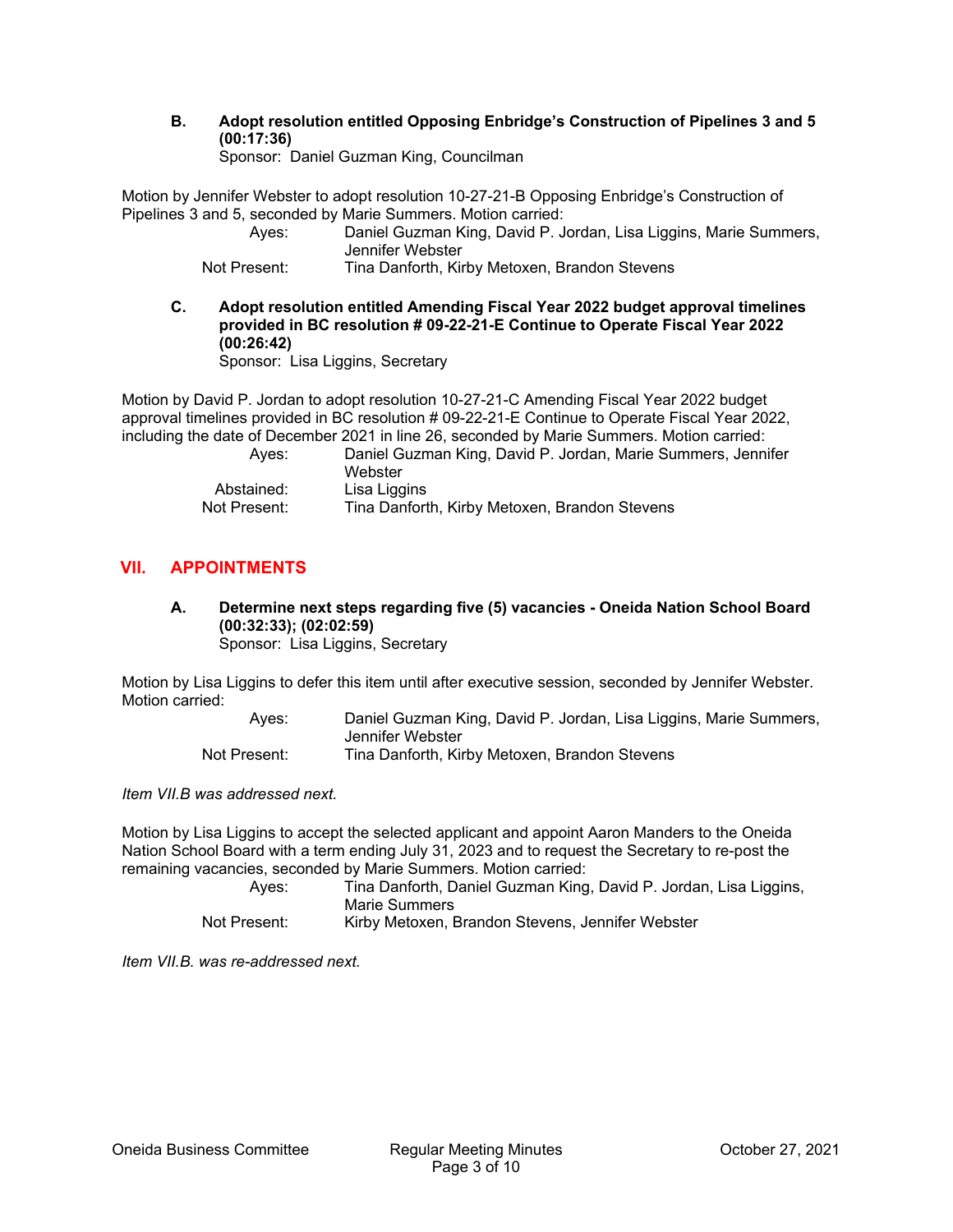#### **B. Determine next steps regarding one (1) vacancy - Oneida Police Commission (00:32:33); (02:03:40)**  Sponsor: Lisa Liggins, Secretary

Motion by Lisa Liggins to defer this item until after executive session, seconded by Jennifer Webster. Motion carried:

| Aves:        | Daniel Guzman King, David P. Jordan, Lisa Liggins, Marie Summers, |
|--------------|-------------------------------------------------------------------|
|              | Jennifer Webster                                                  |
| Not Present: | Tina Danforth, Kirby Metoxen, Brandon Stevens                     |

*Item VII.C. was addressed next.* 

Motion by Lisa Liggins to accept the selected applicant and appoint Jeanette Ninham to the Oneida Police Commission with a term ending July 31, 2022, seconded by David P. Jordan. Motion carried: Ayes: Tina Danforth, Daniel Guzman King, David P. Jordan, Lisa Liggins, Marie Summers

Not Present: Kirby Metoxen, Brandon Stevens, Jennifer Webster

*Item VII.C. was re-addressed next.* 

**C. Determine next steps regarding two (2) vacancies - Oneida Trust Enrollment Committee (00:32:33); (02:04:12)**  Sponsor: Lisa Liggins, Secretary

Motion by Lisa Liggins to defer this item until after executive session, seconded by Jennifer Webster. Motion carried:

| Ayes:        | Daniel Guzman King, David P. Jordan, Lisa Liggins, Marie Summers, |
|--------------|-------------------------------------------------------------------|
|              | Jennifer Webster                                                  |
| Not Present: | Tina Danforth, Kirby Metoxen, Brandon Stevens                     |

*Item VIII.A.1. was addressed next.* 

Motion by Lisa Liggins to accept the selected applicants and appoint Geraldine Danforth and Sandra Skenadore to the Oneida Trust Enrollment Committee with terms ending July 31, 2024 and July 31, 2023, respectively, seconded by Tina Danforth. Motion carried:

| Aves:        | Tina Danforth, Daniel Guzman King, David P. Jordan, Lisa Liggins, |
|--------------|-------------------------------------------------------------------|
|              | Marie Summers                                                     |
| Not Present: | Kirby Metoxen, Brandon Stevens, Jennifer Webster                  |

*Item XII.A.1. was addressed next.*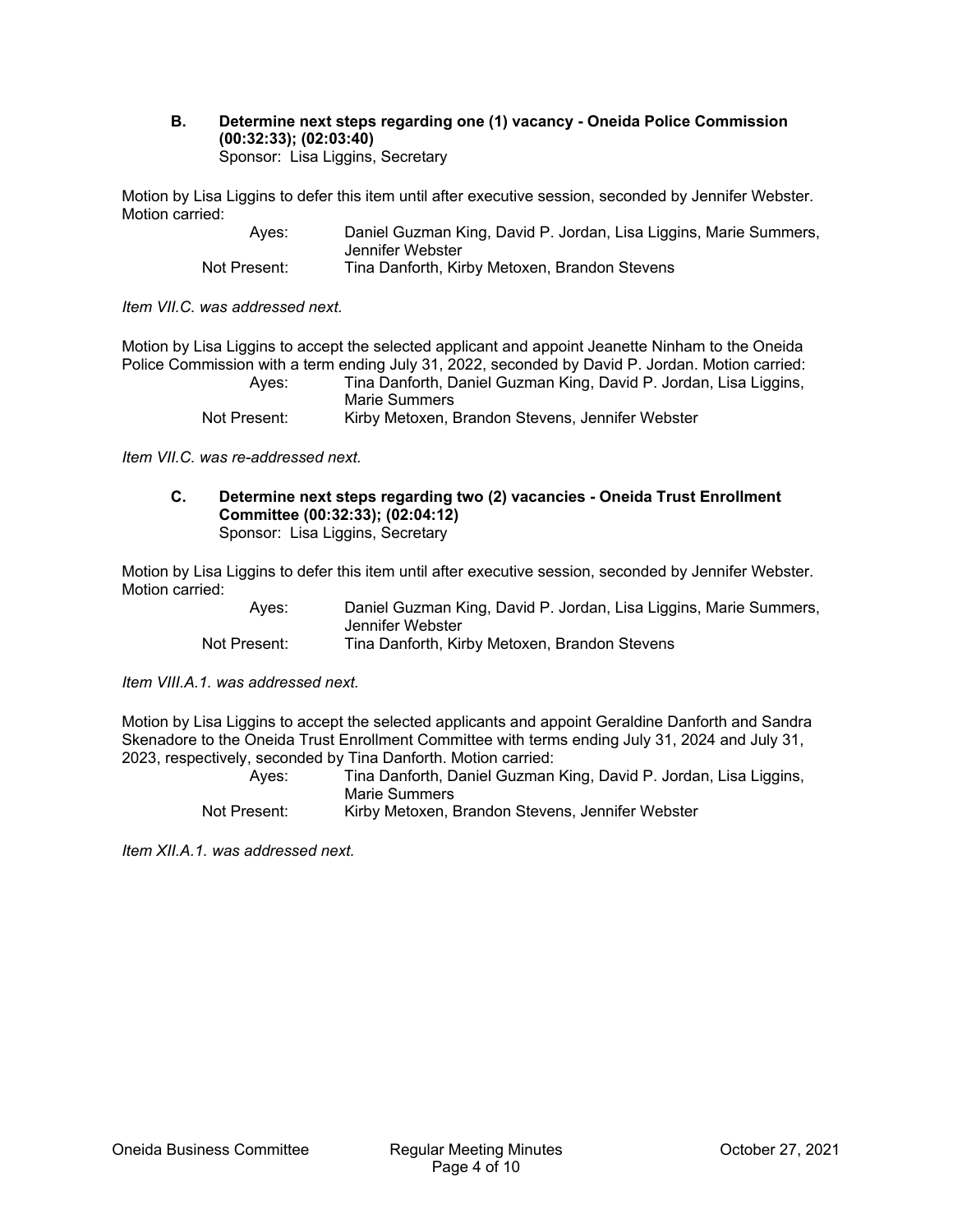## **VIII. STANDING COMMITTEES**

#### **A. FINANCE COMMITTEE**

**1. Accept the October 4, 2021, regular Finance Committee meeting minutes (00:33:15)** 

Sponsor: Tina Danforth, Treasurer

Motion by Jennifer Webster to accept the October 4, 2021, regular Finance Committee meeting minutes, seconded by David P. Jordan. Motion carried:

 Ayes: Daniel Guzman King, David P. Jordan, Lisa Liggins, Marie Summers, Jennifer Webster

- Not Present: Tina Danforth, Kirby Metoxen, Brandon Stevens
	- **2. Accept the October 21, 2021, regular Finance Committee meeting minutes (00:33:44)**  Sponsor: Tina Danforth, Treasurer

Motion by Jennifer Webster to accept the October 21, 2021, regular Finance Committee meeting minutes, seconded by David P. Jordan. Motion carried:

 Ayes: Daniel Guzman King, David P. Jordan, Lisa Liggins, Marie Summers, Jennifer Webster Not Present: Tina Danforth, Kirby Metoxen, Brandon Stevens

## **B. LEGISLATIVE OPERATING COMMITTEE**

**1. Accept the October 6, 2021, Legislative Operating Committee meeting minutes (00:34:11)** 

Sponsor: David P. Jordan, Councilman

Motion by David P. Jordan to accept the October 6, 2021, Legislative Operating Committee meeting minutes, seconded by Lisa Liggins. Motion carried:

 Ayes: Daniel Guzman King, David P. Jordan, Lisa Liggins, Marie Summers, Jennifer Webster

Not Present: Tina Danforth, Kirby Metoxen, Brandon Stevens

### **C. QUALITY OF LIFE COMMITTEE**

**1. Approve the revised Quality of Life Committee charter (00:35:21)**  Sponsor: Marie Summers, Councilwoman

Motion by David P. Jordan to approve the revised Quality of Life Committee charter, seconded by Lisa Liggins. Motion carried:

> Ayes: Daniel Guzman King, David P. Jordan, Lisa Liggins, Marie Summers, Jennifer Webster Not Present: Tina Danforth, Kirby Metoxen, Brandon Stevens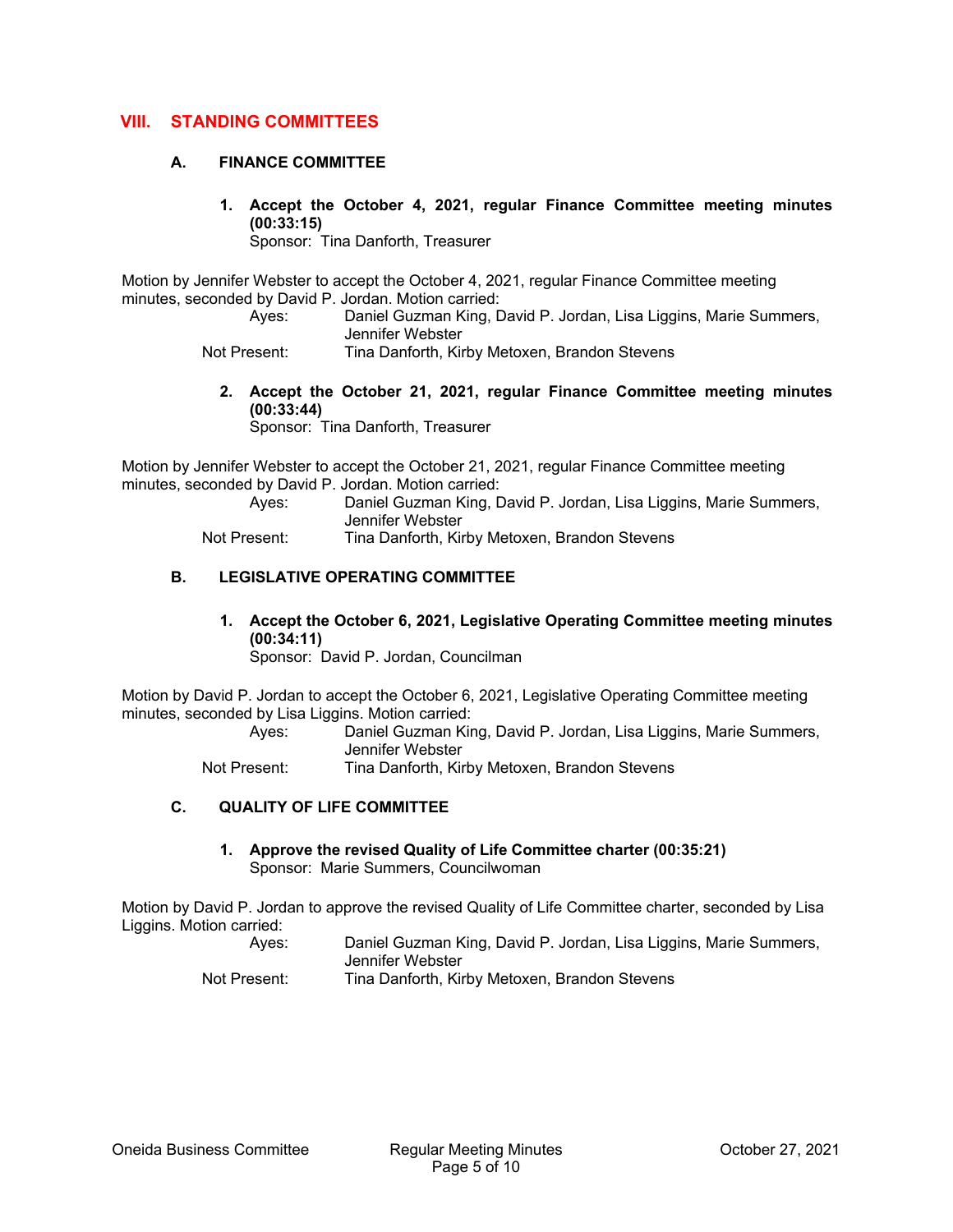## **IX. STANDING ITEMS**

#### **A. ARPA FRF Updates and Requests/Proposals**

**1. Consider request for an ARPA GWE payment for December 2021 (00:49:14)**  Sponsor: Michael Debraska, Tribal Member

*Councilwoman Marie Summers left at 9:57 a.m.* 

*Councilwoman Marie Summers returned at 10:02 a.m.* 

*Councilwoman Jennifer Webster left 10:03 a.m. to attend the Quarterly Administration for Children and Families Tribal Advisory Committee meeting.* 

Motion by Lisa Liggins to accept the request for an ARPA GWE payment for December 2021 as information, seconded by David P. Jordan. Motion carried:

| Ayes:        | Daniel Guzman King, David P. Jordan, Lisa Liggins, Marie Summers |
|--------------|------------------------------------------------------------------|
| Not Present: | Tina Danforth, Kirby Metoxen, Brandon Stevens, Jennifer Webster  |

## **X. NEW BUSINESS**

**A. Research Request: Gleason et al-Univ. of Minnesota-Addressing Alzheimer's Disease and Related Dementias Disparities: Indigenous Adaptation of the Mild Behavioral Impairment Checklist (IAMBIC) - Review recommendation and determine next steps (01:56:20)**  Sponsor: Mark W. Powless, General Manager

Motion by Lisa Liggins to approve the research request from Gleason et al through the University of Minnesota named Addressing Alzheimer's Disease and Related Dementias Disparities: Indigenous Adaptation of the Mild Behavioral Impairment Checklist (IAMBIC) in accordance with BC resolution # 05-08-19-A noting the recommendation was submitted by the Comprehensive Health Medical Director, seconded by Marie Summers. Motion carried:

> Ayes: Daniel Guzman King, David P. Jordan, Lisa Liggins, Marie Summers Not Present: Tina Danforth, Kirby Metoxen, Brandon Stevens, Jennifer Webster

**B. Review the Poker Rules of Play and determine appropriate next steps (01:58:55)**  Sponsor: Mark A. Powless, Sr., Chairman/Oneida Gaming Commission

Motion by Lisa Liggins to accept the notice of the Poker Rules of Play amendments, approved by the Oneida Gaming Commission on October 12, 2021, and to direct notice to the Oneida Gaming Commission there are no requested revisions under section 501.6-14(d), seconded by Marie Summers. Motion carried:

 Ayes: Daniel Guzman King, David P. Jordan, Lisa Liggins, Marie Summers Not Present: Tina Danforth, Kirby Metoxen, Brandon Stevens, Jennifer Webster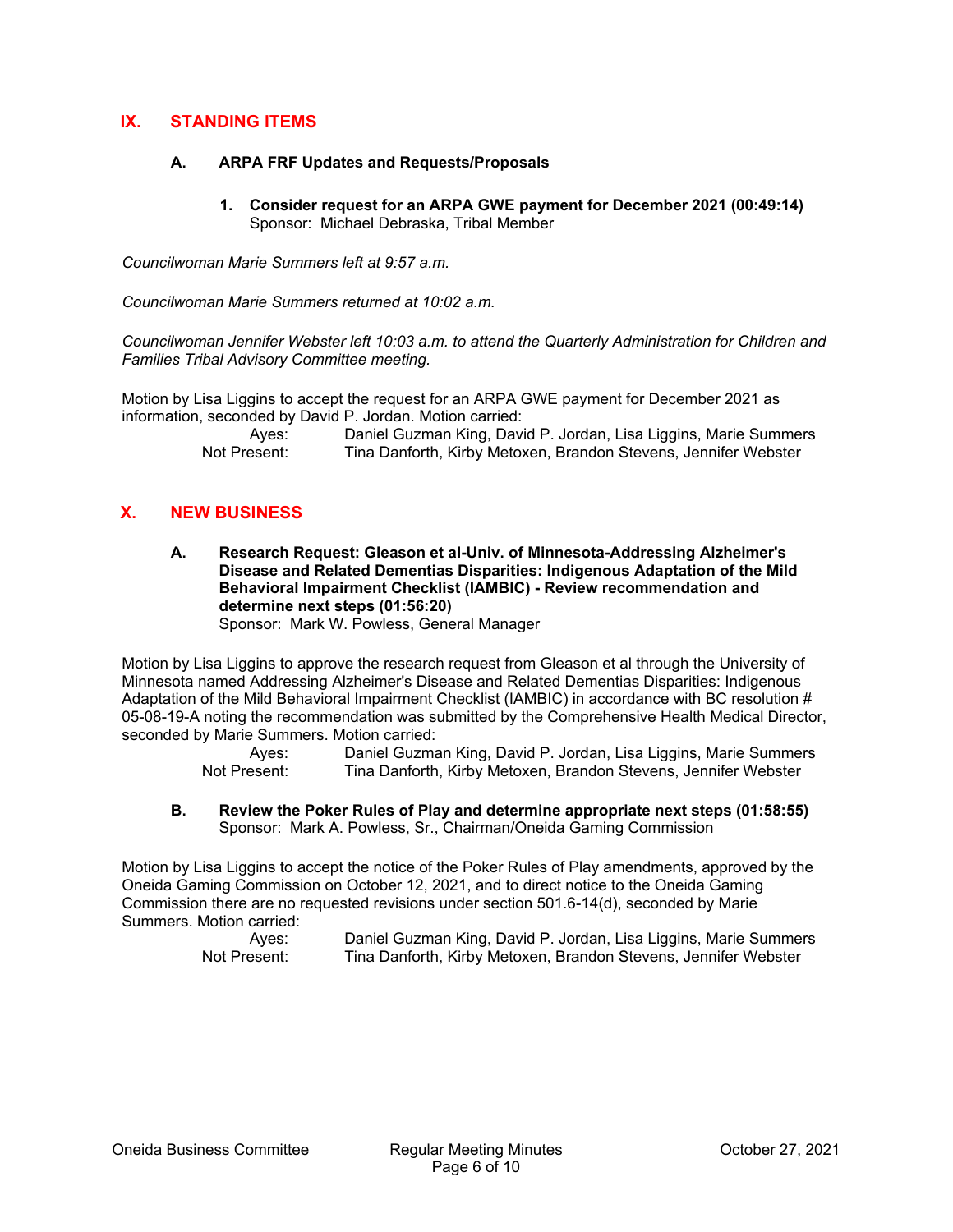#### **C. Post one (1) vacancy - Oneida Nation Arts Board (01:59:56)**  Sponsor: Lisa Liggins, Secretary

Motion by Lisa Liggins to post one (1) vacancy for the Oneida Nation Arts Board, seconded by David P. Jordan. Motion carried:

 Ayes: Daniel Guzman King, David P. Jordan, Lisa Liggins, Marie Summers Not Present: Tina Danforth, Kirby Metoxen, Brandon Stevens, Jennifer Webster

# **XI. GENERAL TRIBAL COUNCIL**

**A. Schedule a special Business Committee meeting on November 5, 2021, to determine next steps regarding the November 15, 2021, tentatively scheduled special General Tribal Council meeting (02:00:33)**  Sponsor: Lisa Liggins, Secretary

Motion by Lisa Liggins to schedule a special Business Committee meeting on November 5, 2021, to determine next steps regarding the November 15, 2021, tentatively scheduled special General Tribal Council meeting, seconded by David P. Jordan. Motion carried:

Ayes: Daniel Guzman King, David P. Jordan, Lisa Liggins, Marie Summers<br>Not Present: Tina Danforth. Kirby Metoxen. Brandon Stevens. Jennifer Webster Tina Danforth, Kirby Metoxen, Brandon Stevens, Jennifer Webster

# **XII. EXECUTIVE SESSION (02:01:52)**

Motion by David P. Jordan to go into executive session at 10:38 a.m., seconded by Marie Summers. Motion carried:

> Ayes: Daniel Guzman King, David P. Jordan, Lisa Liggins, Marie Summers Not Present: Tina Danforth, Kirby Metoxen, Brandon Stevens, Jennifer Webster

*Councilwoman Marie Summers changed from virtual attendance to in person.* 

*The Oneida Business Committee, by consensus, recessed at 12:24 p.m. to 2:00 p.m.* 

*Meeting called to by Chairman Tehassi Hill at 2:00 p.m.* 

*Roll call for the record:* 

*Present: Treasurer Tina Danforth; Councilman Daniel Guzman King (via Microsoft Teams); Chairman Tehassi Hill; Councilman David P. Jordan; Secretary Lisa Liggins; Councilwoman Marie Summers;* 

*Not Present: Councilman Kirby Metoxen; Vice-Chairman Brandon Stevens; Councilwoman Jennifer Webster;* 

Motion by Daniel Guzman King to come out of executive session at 2:44 p.m., seconded by Marie Summers. Motion carried:

| Ayes:        | Tina Danforth, Daniel Guzman King, David P. Jordan, Lisa Liggins, |
|--------------|-------------------------------------------------------------------|
|              | Marie Summers                                                     |
| Not Present: | Kirby Metoxen, Brandon Stevens, Jennifer Webster                  |

*Item VII.A. was re-addressed next.*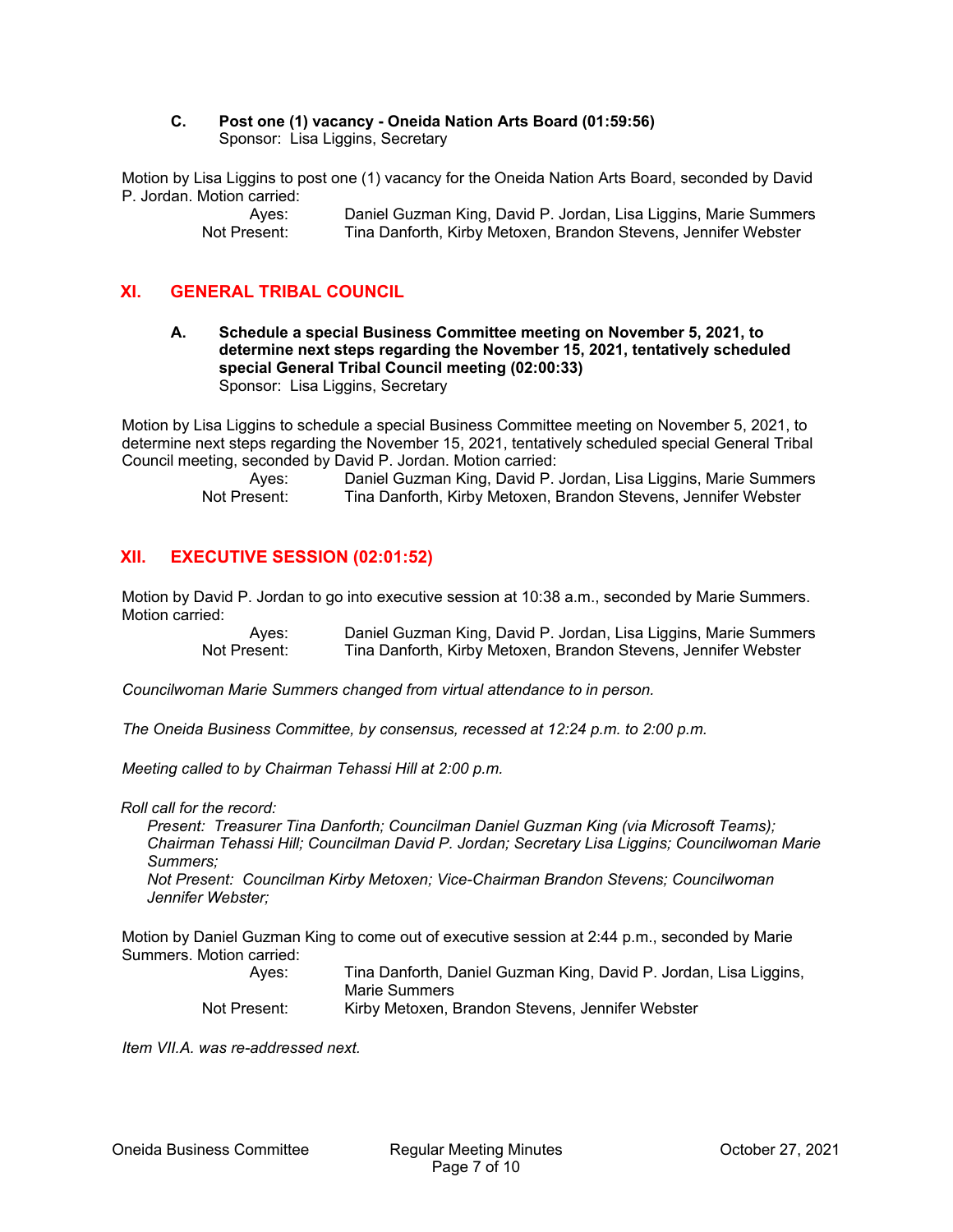### **A. REPORTS**

**1. Accept the Intergovernmental Affairs, Communications, and Self-Governance October 2021 report (02:05:06)** 

Sponsor: Melinda J. Danforth, Director/Intergovernmental Affairs

Motion by Lisa Liggins to accept the Intergovernmental Affairs, Communications, and Self-Governance October 2021 report, seconded by Marie Summers. Motion carried:

 Ayes: Tina Danforth, Daniel Guzman King, David P. Jordan, Lisa Liggins, Marie Summers

Not Present: Kirby Metoxen, Brandon Stevens, Jennifer Webster

**2. Accept the General Manager report (02:05:29)** 

Sponsor: Mark W. Powless, General Manager

Motion by Lisa Liggins to accept the General Manager report, seconded by Marie Summers. Motion carried:

> Ayes: Daniel Guzman King, David P. Jordan, Lisa Liggins, Marie Summers<br>Abstained: Tina Danforth Abstained: Tina Danforth<br>Not Present: Kirby Metoxer Kirby Metoxen, Brandon Stevens, Jennifer Webster

#### **3. Accept the Chief Counsel report (02:05:54)**

Sponsor: Jo Anne House, Chief Counsel

Motion by Marie Summers to accept the Chief Counsel report, seconded by Lisa Liggins. Motion carried:

 Ayes: Tina Danforth, Daniel Guzman King, David P. Jordan, Lisa Liggins, Marie Summers Not Present: Kirby Metoxen, Brandon Stevens, Jennifer Webster

#### **B. NEW BUSINESS**

**1. Approve the attorney contract - Legislative Reference Office staff attorney - file # 2021-0743 (02:06:21)** 

Sponsor: Jessica Vandekamp, Employee Relations Representative

Motion by David P. Jordan to approve the attorney contract for the Legislative Reference Office staff attorney - file # 2021-0743, seconded by Marie Summers. Motion carried:

 Ayes: Tina Danforth, Daniel Guzman King, David P. Jordan, Lisa Liggins, Marie Summers

Not Present: Kirby Metoxen, Brandon Stevens, Jennifer Webster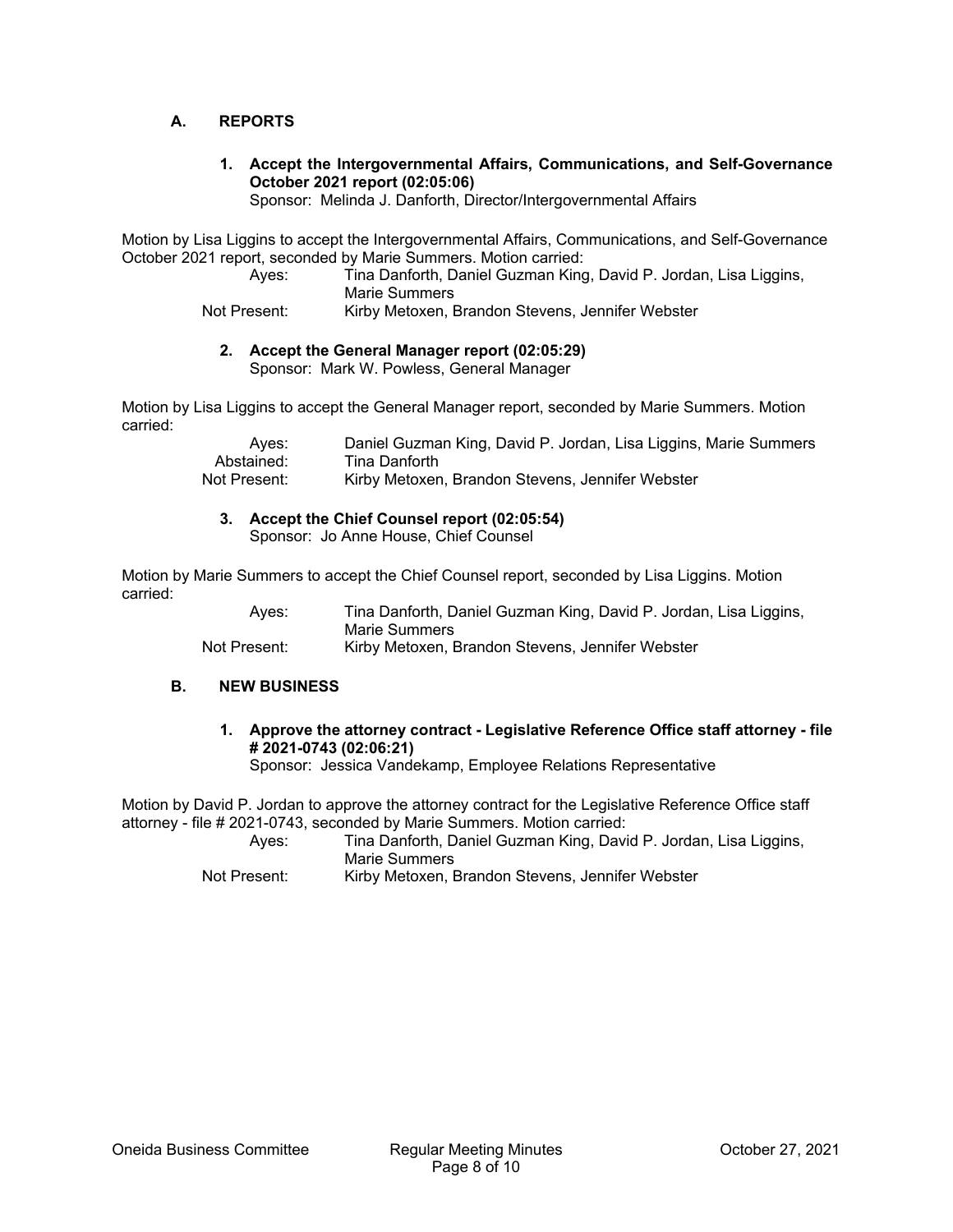**2. Approve the performance expectations - attachment A and 2021-2022 annual projects & targets for DR14 (02:06:45)** 

Sponsor: Jessica Vandekamp, Employee Relations Representative

Motion by Lisa Liggins to approve the performance expectations - attachment A and 2021-2022 annual projects & targets for DR14, seconded by David P. Jordan. Motion carried:

| Aves:        | Tina Danforth, Daniel Guzman King, David P. Jordan, Lisa Liggins, |
|--------------|-------------------------------------------------------------------|
|              | Marie Summers                                                     |
| Not Present: | Kirby Metoxen, Brandon Stevens, Jennifer Webster                  |

**3. Review the job position assessment report and determine next steps (02:07:15)**  Sponsor: Jessica Vandekamp, Employee Relations Representative

Motion by David P. Jordan to accept the job position assessment report, seconded by Lisa Liggins. Motion carried:

| Aves:        | Tina Danforth, Daniel Guzman King, David P. Jordan, Lisa Liggins, |
|--------------|-------------------------------------------------------------------|
|              | Marie Summers                                                     |
| Not Present: | Kirby Metoxen, Brandon Stevens, Jennifer Webster                  |

**4. Review application(s) for five (5) vacancies - Oneida Nation School Board (02:07:38)** 

Sponsor: Lisa Liggins, Secretary

Motion by Marie Summers to accept the discussion regarding the Oneida Nation School Board application as information, seconded by David P. Jordan. Motion carried:

| Ayes: | Tina Danforth, Daniel Guzman King, David P. Jordan, Lisa Liggins,<br>Marie Summers |
|-------|------------------------------------------------------------------------------------|
|       |                                                                                    |

Not Present: Kirby Metoxen, Brandon Stevens, Jennifer Webster

**5. Review application(s) for one (1) vacancy - Oneida Police Commission (02:07:58)** 

Sponsor: Lisa Liggins, Secretary

Motion by David P. Jordan to accept the discussion regarding the Oneida Police Commission application as information, seconded by Marie Summers. Motion carried:

 Ayes: Tina Danforth, Daniel Guzman King, David P. Jordan, Lisa Liggins, Marie Summers

Not Present: Kirby Metoxen, Brandon Stevens, Jennifer Webster

**6. Review application(s) for two (2) vacancies - Oneida Trust Enrollment Committee (02:08:18)**  Sponsor: Lisa Liggins, Secretary

Motion by David P. Jordan to accept the discussion regarding the Oneida Trust Enrollment Committee applications as information, seconded by Lisa Liggins. Motion carried:

| Aves:        | Tina Danforth, Daniel Guzman King, David P. Jordan, Lisa Liggins, |
|--------------|-------------------------------------------------------------------|
|              | Marie Summers                                                     |
| Not Present: | Kirby Metoxen, Brandon Stevens, Jennifer Webster                  |